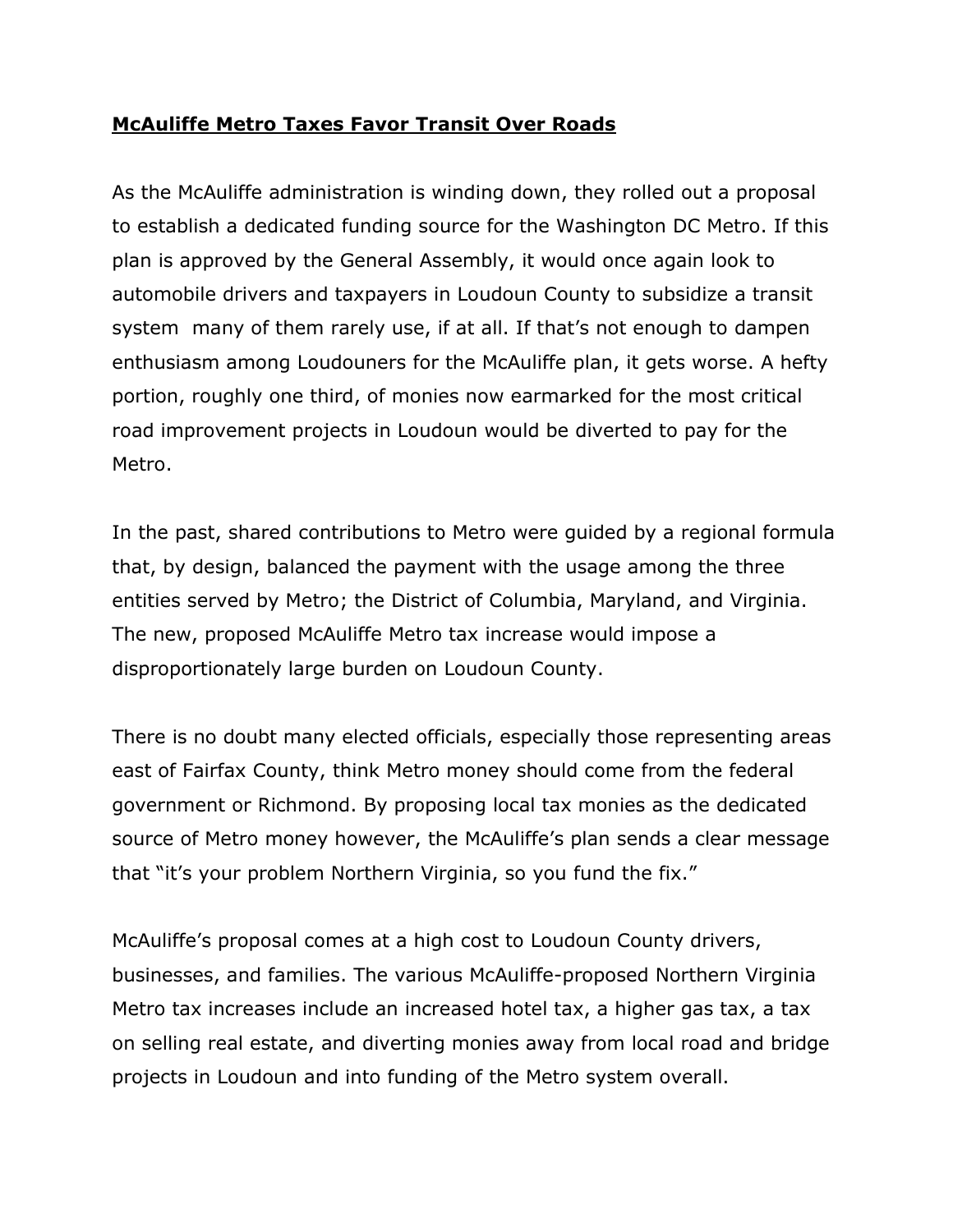Loudoun County and other localities in Northern Virginia now pay special taxes into the Northern Virginia Transportation Authority (NVTA) to fund Northern Virginia transportation projects, and we are seeing real progress and planning toward making overdue road improvements a reality. The Loudoun Board of Supervisors recently prioritized nine Loudoun County projects for NVTA funding over the next six years. These are deemed to be the most urgently needed to relieve congested roads and improve safety in Loudoun County.

For those waiting patiently for improvements to Loudoun County roads, cutting back one third of NVTA road funding will stall or cancel many of these Loudoun County projects: Northstar Boulevard; Evergreen Mills Road; Prentice Drive; Shellhorn Road; Town of Hillsboro Traffic Calming; Dulles West Boulevard; Route 28 Northbound; Widen US 15 to four lanes from Battlefield Parkway to Montresor Road; Evergreen Mills Road Realignments - Reservoir Road and Watson Road. Defunding important projects means going without or funding these roads with local dollars which might otherwise be spent on education, mental health services, or public safety to name a few.

Establishing a steady flow of cash to Metro is not a cure for the deep rooted problems that plague the system. Funding Metro isn't fixing the decades-old issues in management and labor practices. Representative Comstock has recently proposed conditioning increased federal funding on Metro undergoing serious reforms of labor and management. This is extremely important; any other approach is applying aid when major surgery is necessary.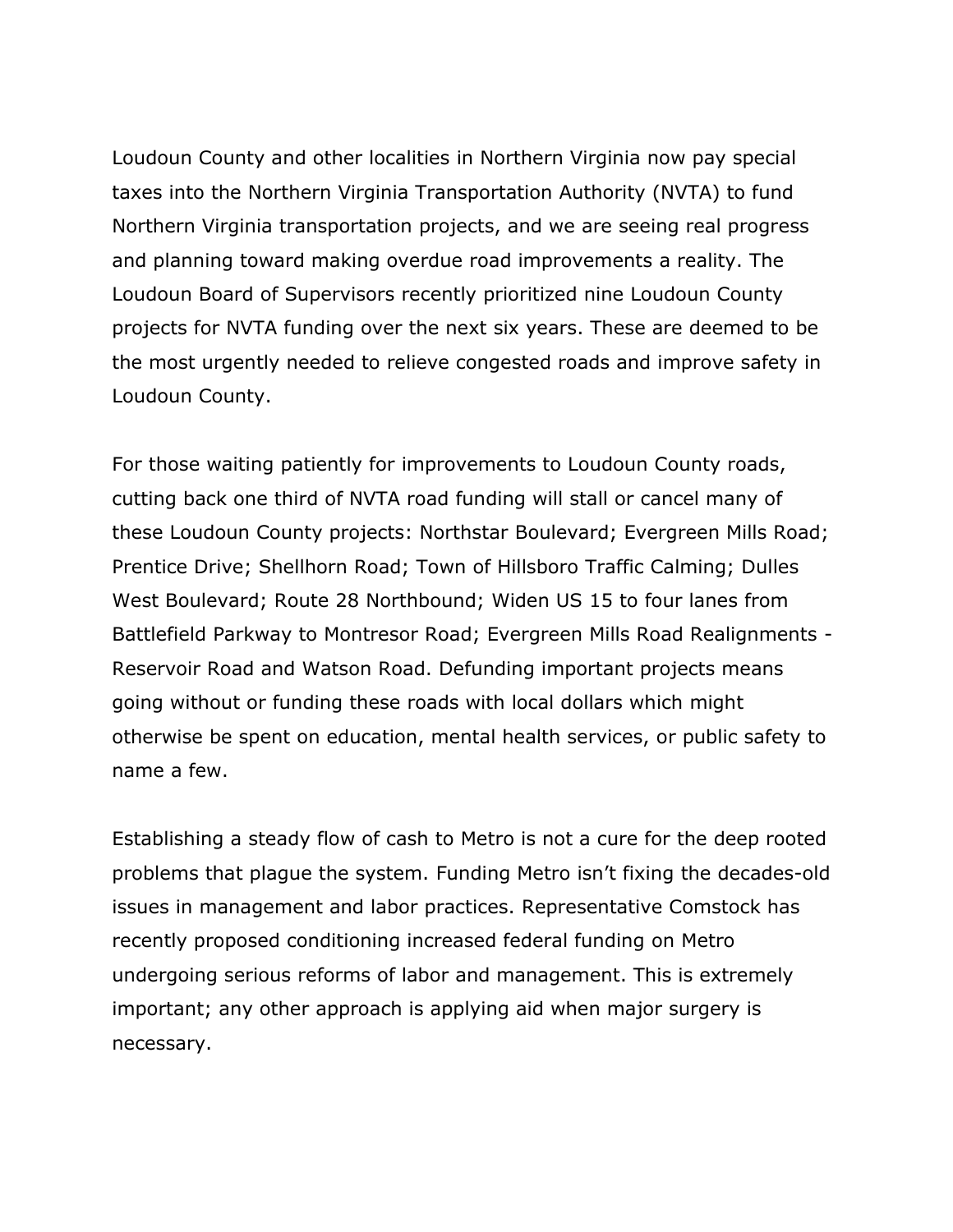The decision on whether new Metro funding will come from the federal government, Virginia, Maryland, or, if it comes at all, ought to weigh what benefit the Metro system delivers. Prior to opting into the Metro system, Loudoun County hired the Robert Charles Lesser Company to assess the economic effect of the Metro Silverline expansion into Loudoun County. In the summary of this elaborate and professionally conducted study done by the Robert Charles Lesser Company, which is posted on Loudoun's government website, RCLCO said, "…*RCLCO has not found any credible evidence to indicate that the extension of rail transit brings new development to an entire region."* This is not exactly a strong economic argument in support of spending big on transit to realize a tangible financial return.

In contrast to the RCLCO conclusion, the Northern Virginia Transportation Commission (NVTC), which has a distinctly pro-transit mission, this past September posted a summary of benefits it attributes to Metro and the Virginia Railway Express, (VRE), stating, "The additional 85,000 households and 130,500 jobs that the two rail systems make possible in Northern Virginia generate over \$600 million each year in sales and income tax revenues that flow to Richmond." NVTC has not yet released the "study" from which these rather amazing conclusions were drawn.

I asked retired transportation economist and constituent, Rob Martin, to review the NVTC summary which is available on the NVTC website, and to comment on the methodology. Rob was shocked to learn that three months after rolling out the NVTC promotional summary, the "study" itself is not available to be viewed.

The points Rob Martin makes are these: "The information contained in the (NVTC) press release does not justify those claims." He also says "…if